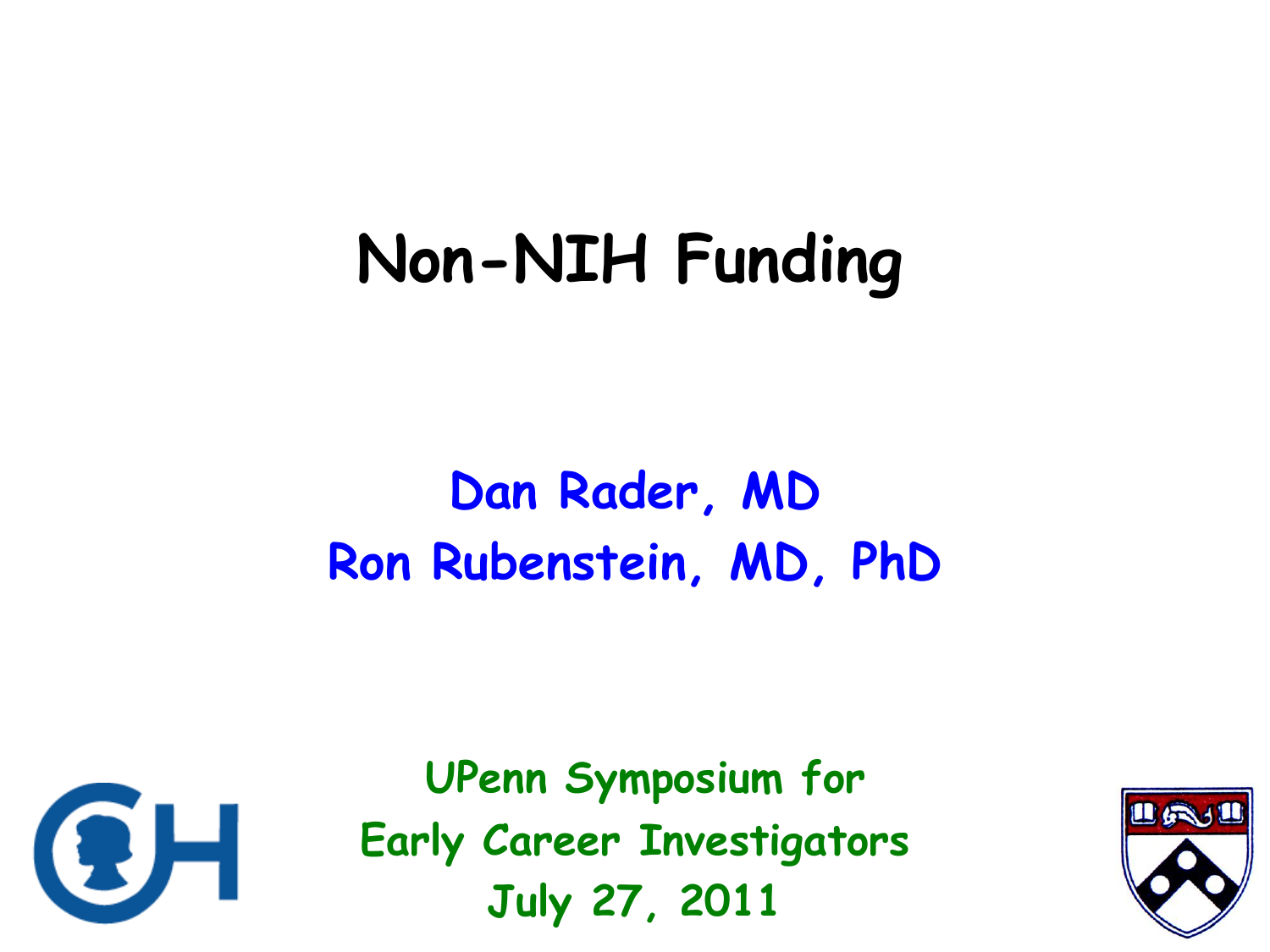

Officer Johnson runs into one of those "gray areas" of the law.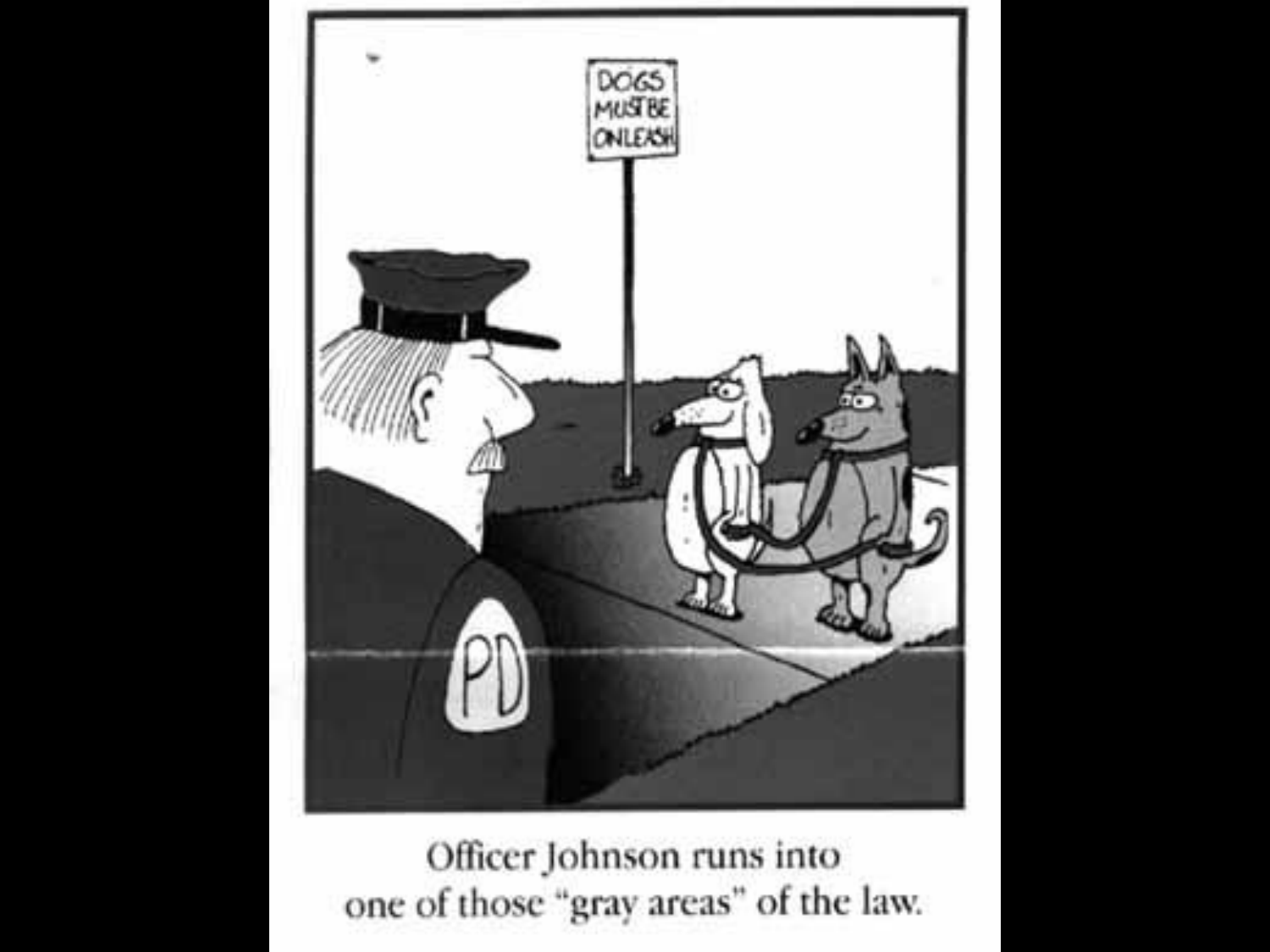**"I shall not today attempt further to define the kinds of material I understand to be embraced within that shorthand description; and perhaps I could never succeed in intelligibly doing so. But I know it when I see it…."**

> **Justice Potter Stewart Jacobellis v. Ohio 378 U.S. 184 (1964)**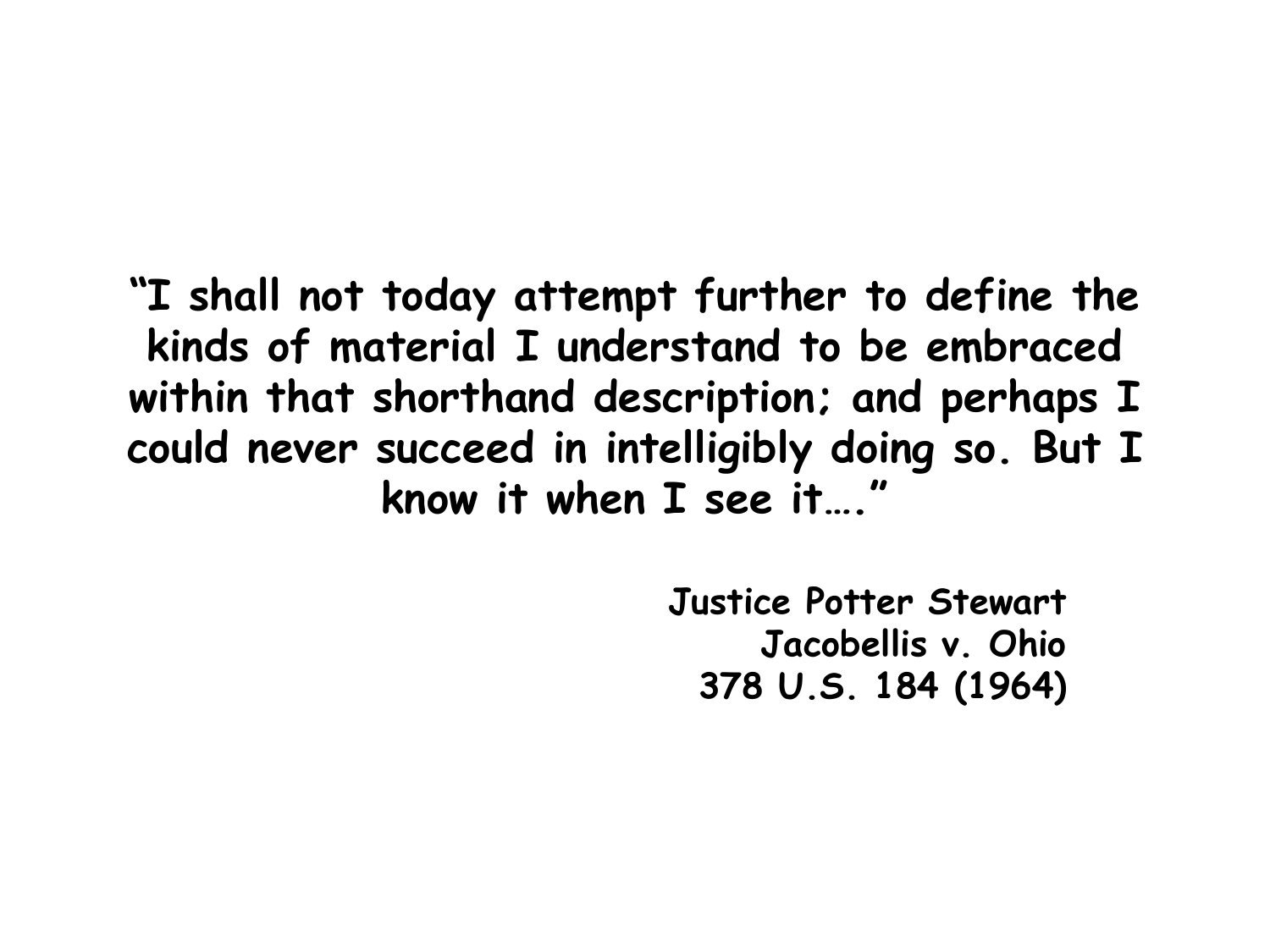# **Perspective (RCR)**

- **Chair, Cystic Fibrosis Foundation/CFFTI Clinical Research Committee.**
- **Member, AHA Renal/Lung Study Sections**
- **Member of NIH/NIDDK/CSR Special Emphasis and DSMB Panels**
- **Ad hoc reviewer for MRC (UK) and US-Israel Binational Science Foundation**
- **Former IRB Chair**
- **Consultant to OHRP and FDA regarding Pediatric Research**
- **Applicant--NIH, CFF, AHA, NKF, HHMI, DOD, SPAR, BWT**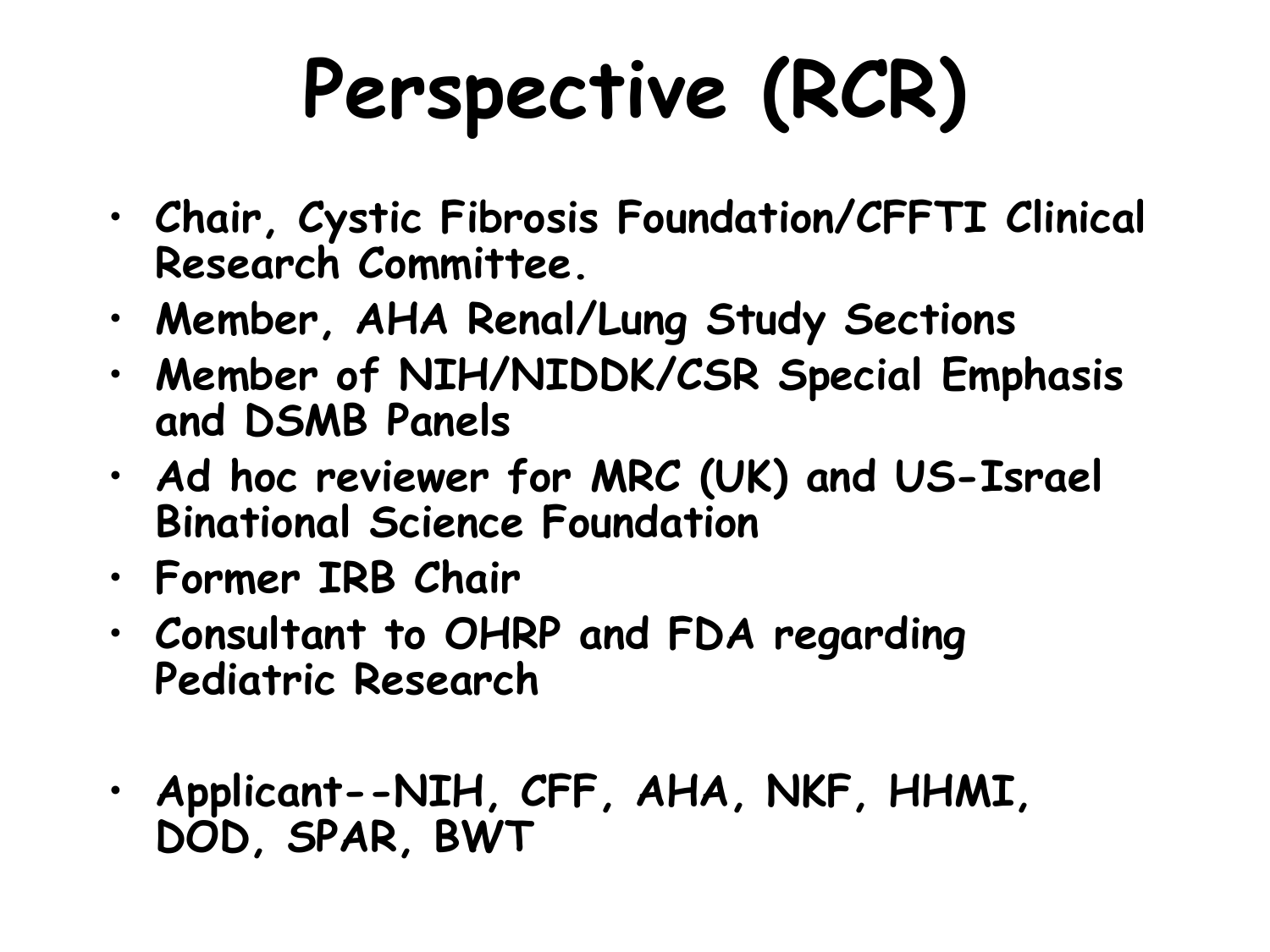# **Commonalities of NIH and Foundation Grant Reviews**

- **Clearly stated Hypothesis**
- **Clearly articulated Specific Aims to test the Hypothesis**
- **Sense that the topic is important and worthy of further investigation**
- **Sense that the proposal is "doable"**
- **Differences between NIH and Foundations often result from how highlighted terms are defined**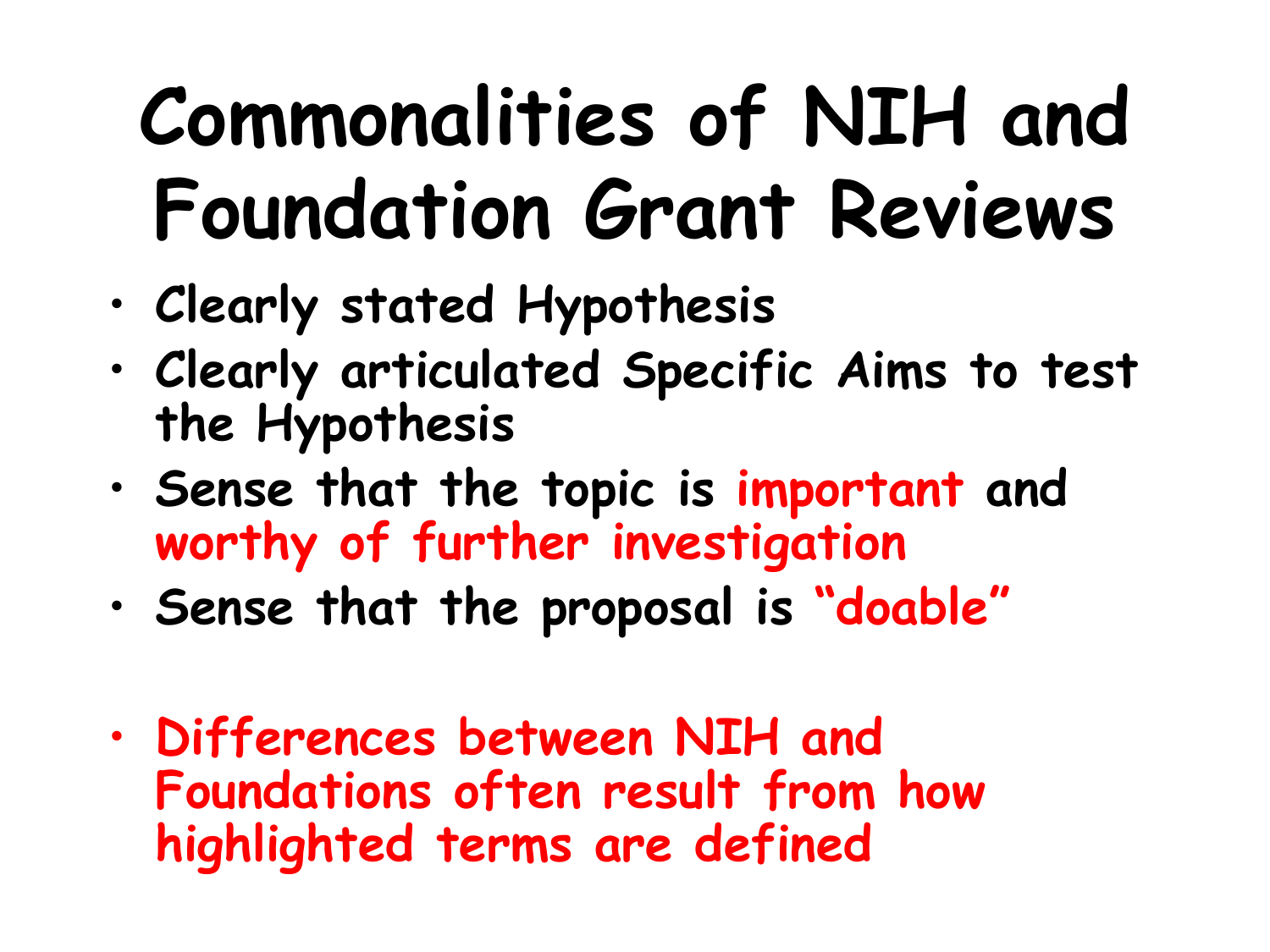# **Contrasting Agendas**

### **NIH**

- **Public Health and Welfare**
- **Training and developing future academic leaders**

**Foundations**

- **Health and welfare of a specific group or area of interest**
- **Training of physicians and researchers in that area**
- **Luring experienced investigators into new areas**
- **Fostering collaboration**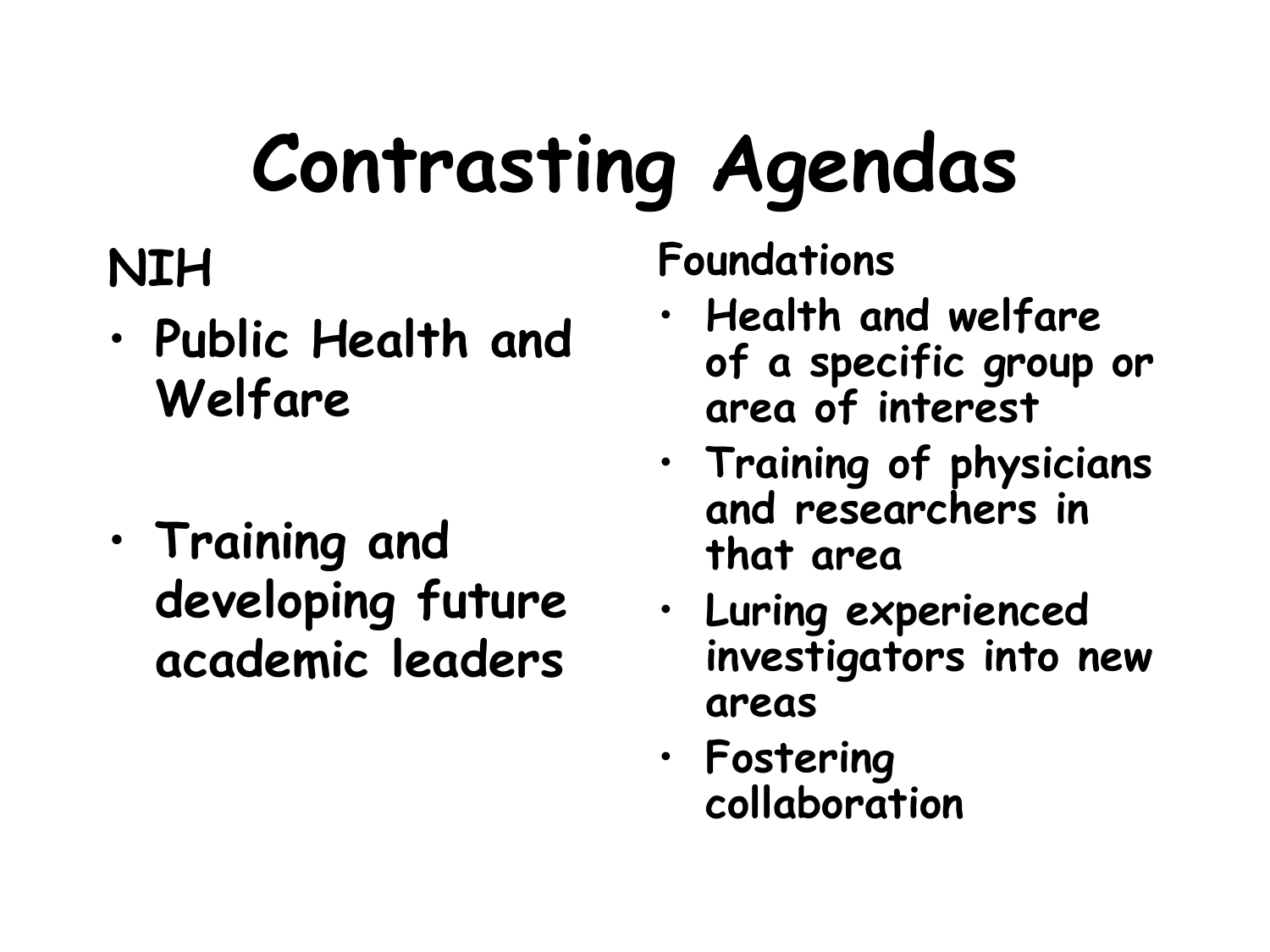# **Contrasting Criteria**

### **NIH**

- **Significance**
- **Approach**
	- **Including Human/Animal Subjects**
- **Innovation**
- **Investigators**
- **Environment**
- **Overall Evaluation**
- **(Budget)**

**CFF (RRT and CRC)**

- **Critique**
- **Relevance**
- **Investigator(s)**
- **Adequacy of Effort**
- **Resources and Environment**
- **Ethical Issues and Institutional Commitment**
- **Budget**
- **Overall Recommendation**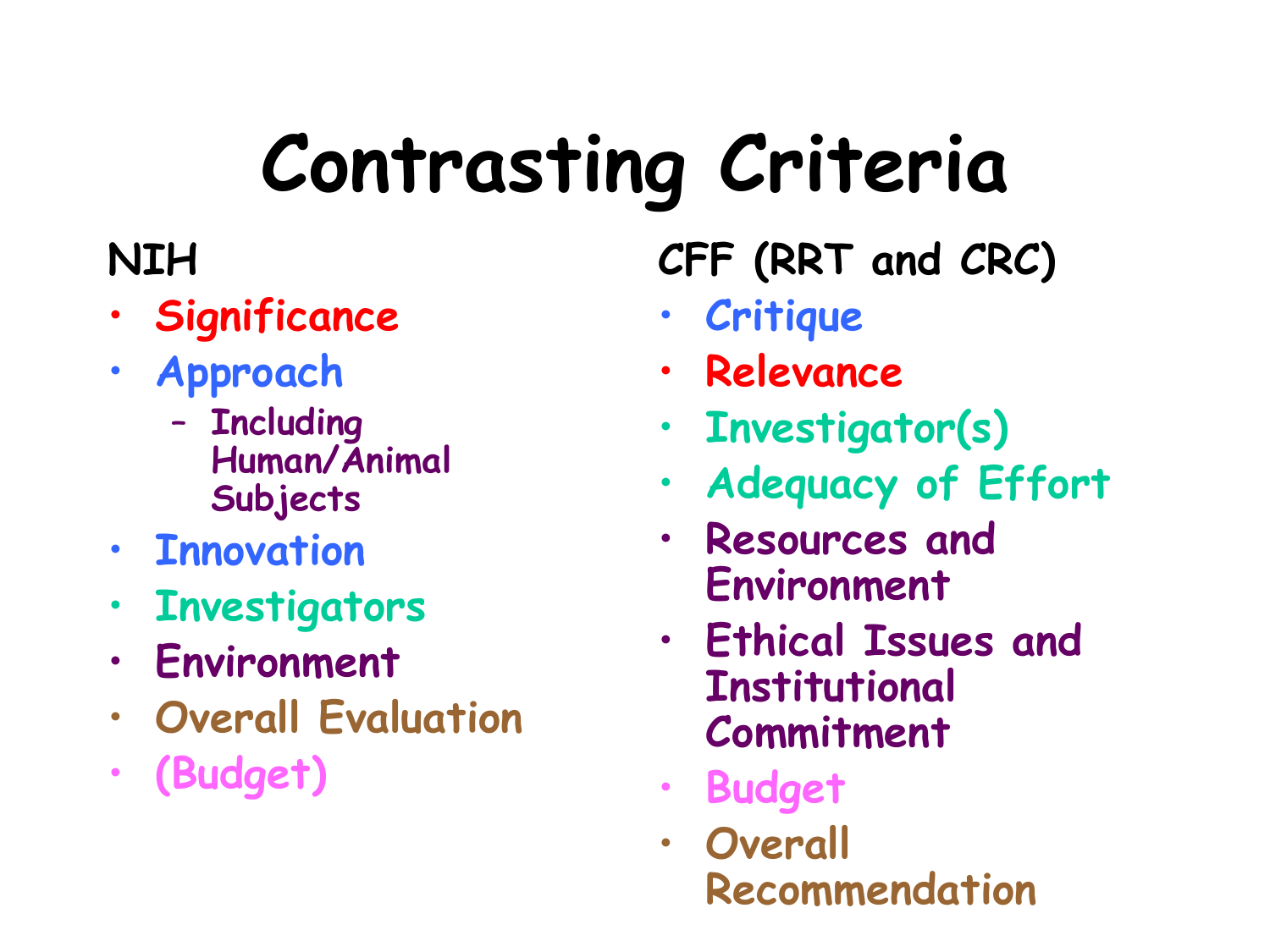## Significance vs. Relevance

### • **Significance (NIH)**

**"Does this study address an important problem? If the aims of the application are achieved, how will scientific knowledge or clinical practice be advanced? What will be the effect of these studies on the concepts, methods, technologies, treatments, services, or preventative interventions that drive this field?"**

**Specific focus from RFA's and PAR's**

• **Relevance (CFF)**

**"Does this application address an important question that is relevant to CF Clinical research or clinical management?" AKA "Need to know versus nice to know"**

- **Other Foundations**
	- **AHA**
		- **Cardiovascular Disease or Stroke Related**
	- **NKF**
		- **HTN, Dialysis, Bone, Dyslipidemia, Nutrition**
	- **DOD**
		- **Area driven/RFA like**
	- **SPAR**
		- **Asthma**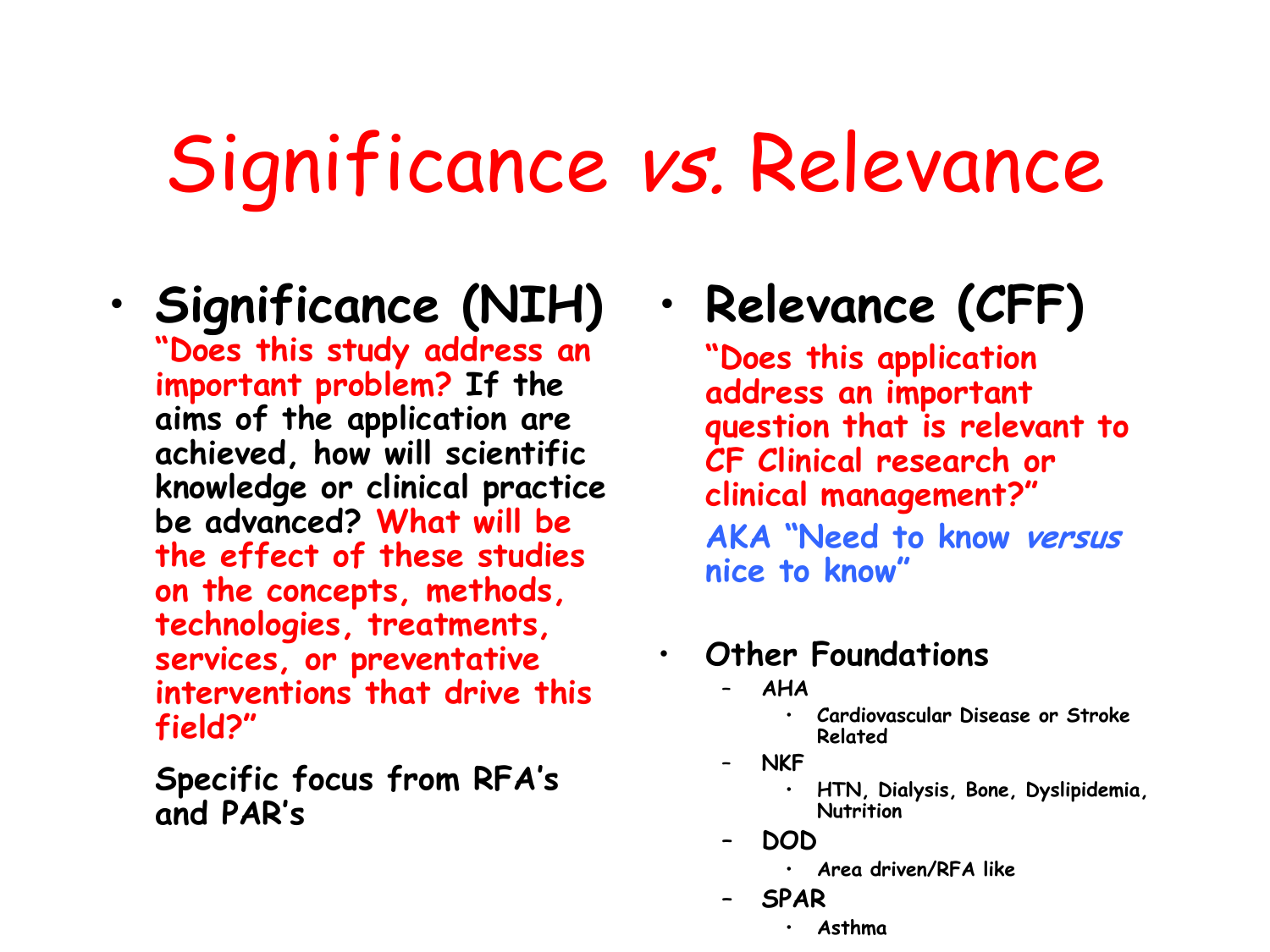## **Approach/Innovation vs. Critique**

#### • **Approach (NIH)**

**Are the conceptual or clinical framework, design, methods, and analyses adequately developed, wellintegrated, well-reasoned, and appropriate to the aims of the project? Does the applicant acknowledge potential problem areas and consider alternative tactics?**

#### • **Innovation**

**Is the project original and innovative? For example: Does the project challenge existing paradigms or clinical practice; address an innovative hypothesis or critical barrier to progress in the field? Does the project develop or employ novel concepts, approaches or methodologies, tools, or technologies for this area?**

#### • **Critique (CFF)**

• **Discuss and evaluate the scientific merit of the research design, approaches and methodology. Are the hypotheses/aims logical? Is the approach valid and adequate? Are the procedures feasible? Are potential difficulties and/or limitations adequately discussed? Will the research produce new data or confirm existing hypotheses? What is the significance of the proposed study relative to the state of the science? Will it provide information required to develop a larger study? How can the study be improved?**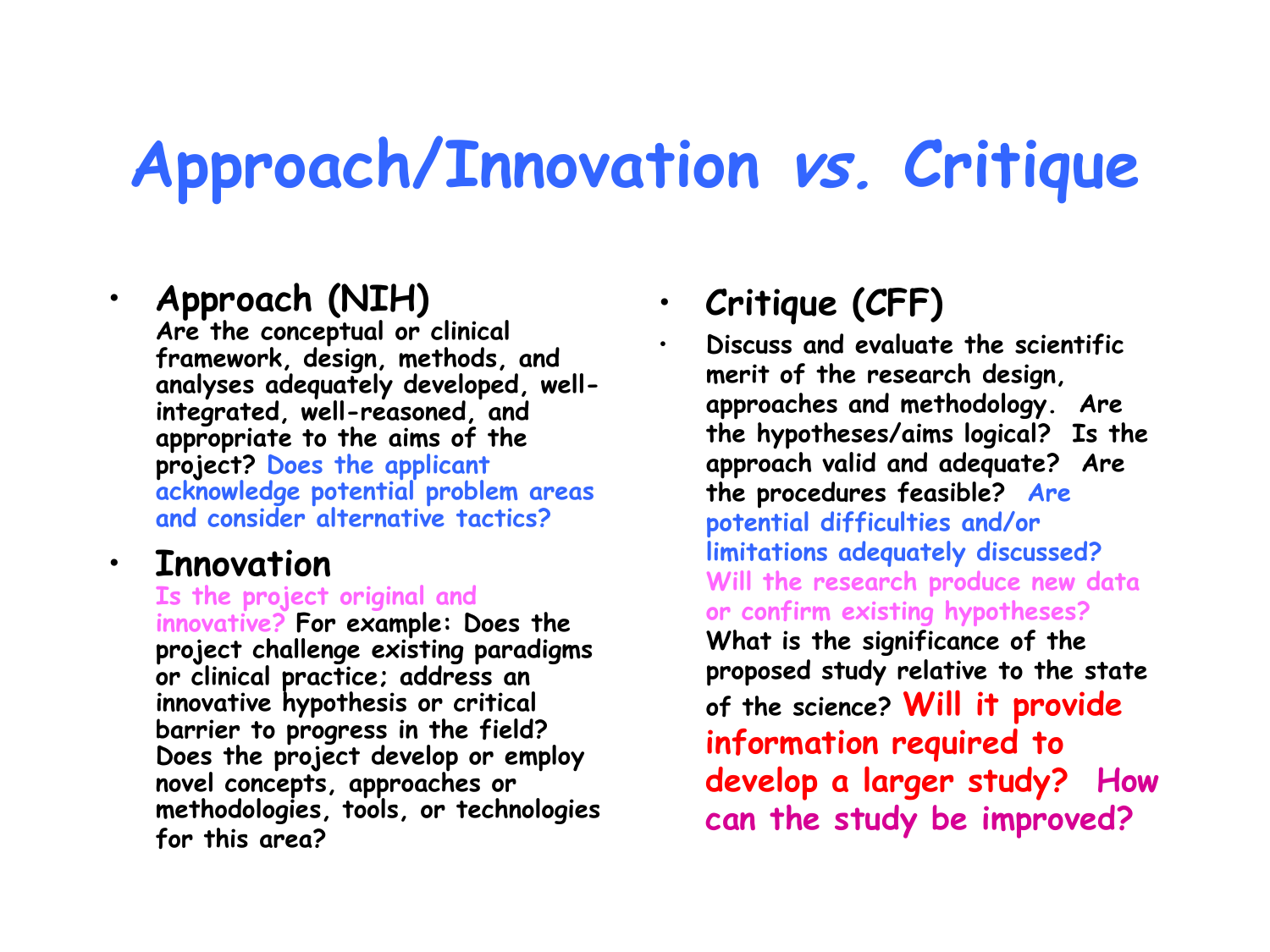## **Investigators**

#### • **NIH**

**Are the investigators appropriately trained and well suited to carry out this work? Is the work proposed appropriate to the experience level of the principal investigator and other researchers? Does the investigative team bring complementary and integrated expertise to the project (if applicable)?** 

### • **CFF**

**Discuss and evaluate the background, experience and qualifications of the applicant and key investigators.**

• **Discuss and evaluate the time commitments of the investigator(s) and other collaborative personnel relative to conducting and/or supervising the study.**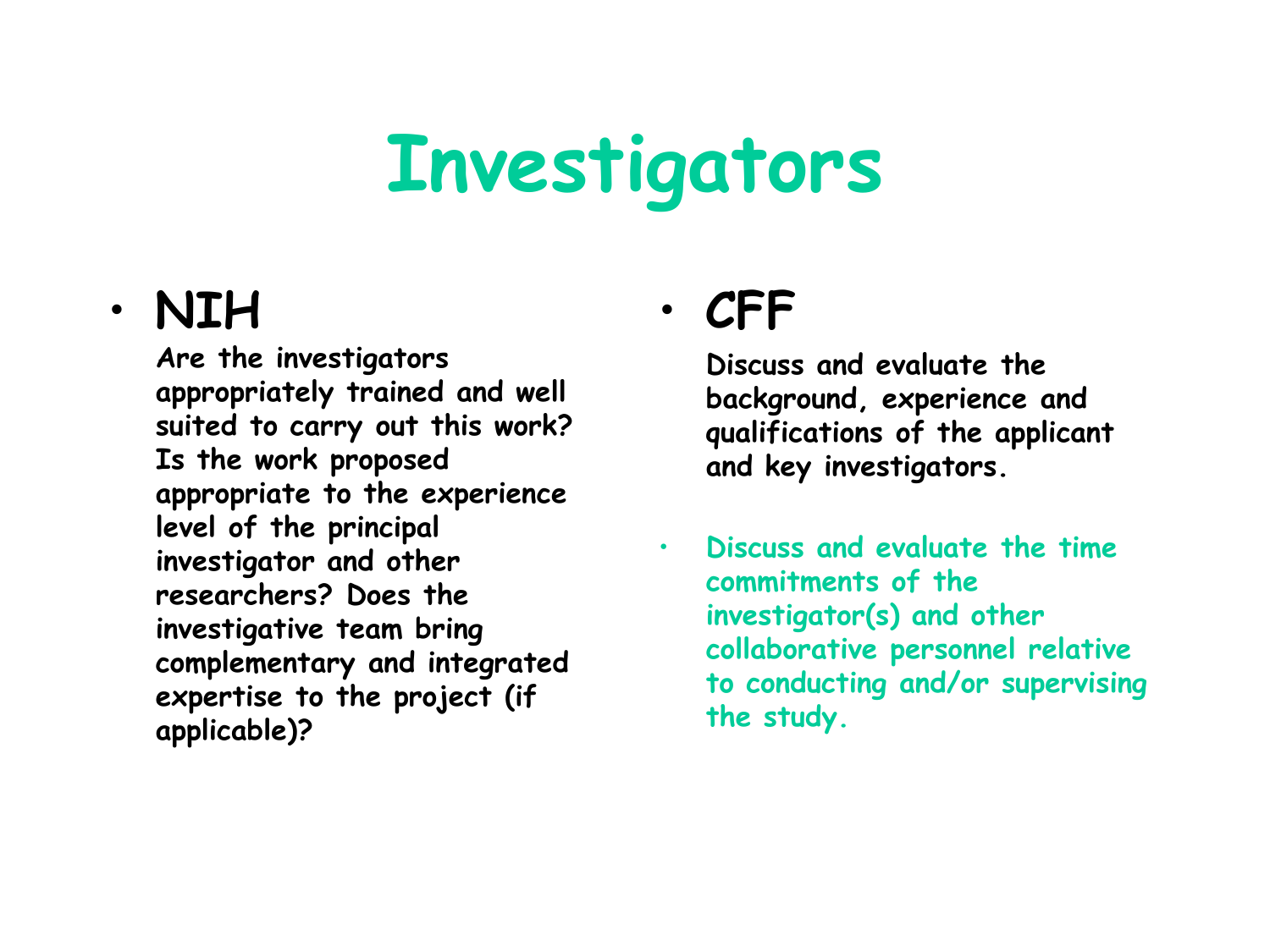## **Environment**

#### • **NIH**

**Does the scientific environment in which the work will be done contribute to the probability of success? Do the proposed studies benefit from unique features of the scientific environment, or subject populations, or employ useful collaborative arrangements? Is there evidence of institutional support?** 

**Animal and Human Subjects**

#### • **CFF**

- **Discuss and evaluate the facilities, resources and equipment at the disposal of the investigator(s). Pay particular attention to the availability of CF cells and/or patients.**
- **Discuss the inclusion of letters of support, human subject approval, release forms and other institutional needs for this project. If the proposal places human subjects at risk, are the risks reasonable relative to the expected benefits?**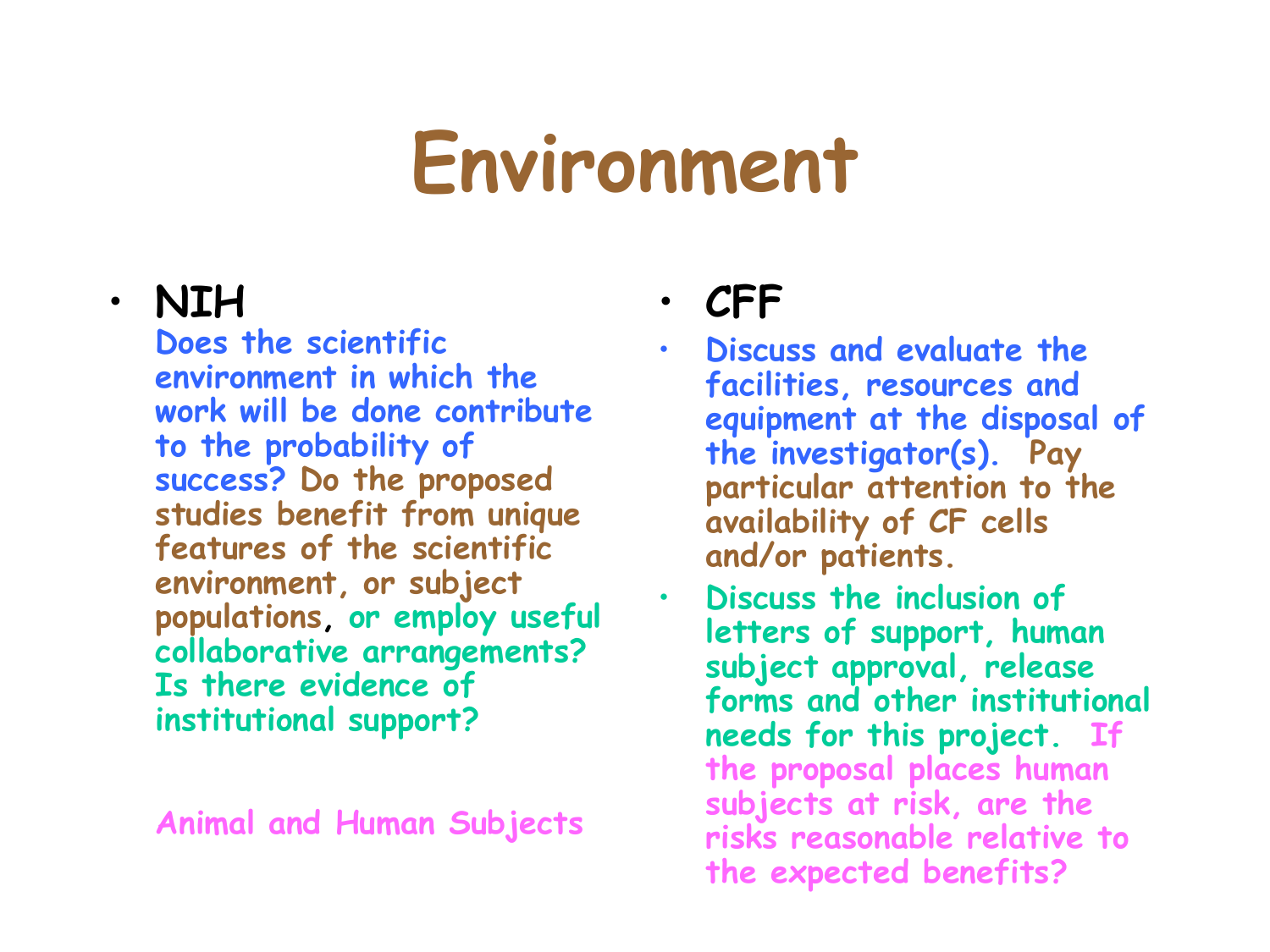# **Budget**

### • **NIH**

**Summary recommendation by study section** 

**(ie adequacy or reduction of modules)**

### • **CFF**

- **Evaluate the budget relative to the research plan. Identify any items in each of the budget years that should be deleted or adjusted and provide the basis for this recommendation.**
- **Budgets are smaller, with smaller indirects**
- **Focus on minimal essentials to accomplish project.**
- **Equipment requests scrutinized carefully.**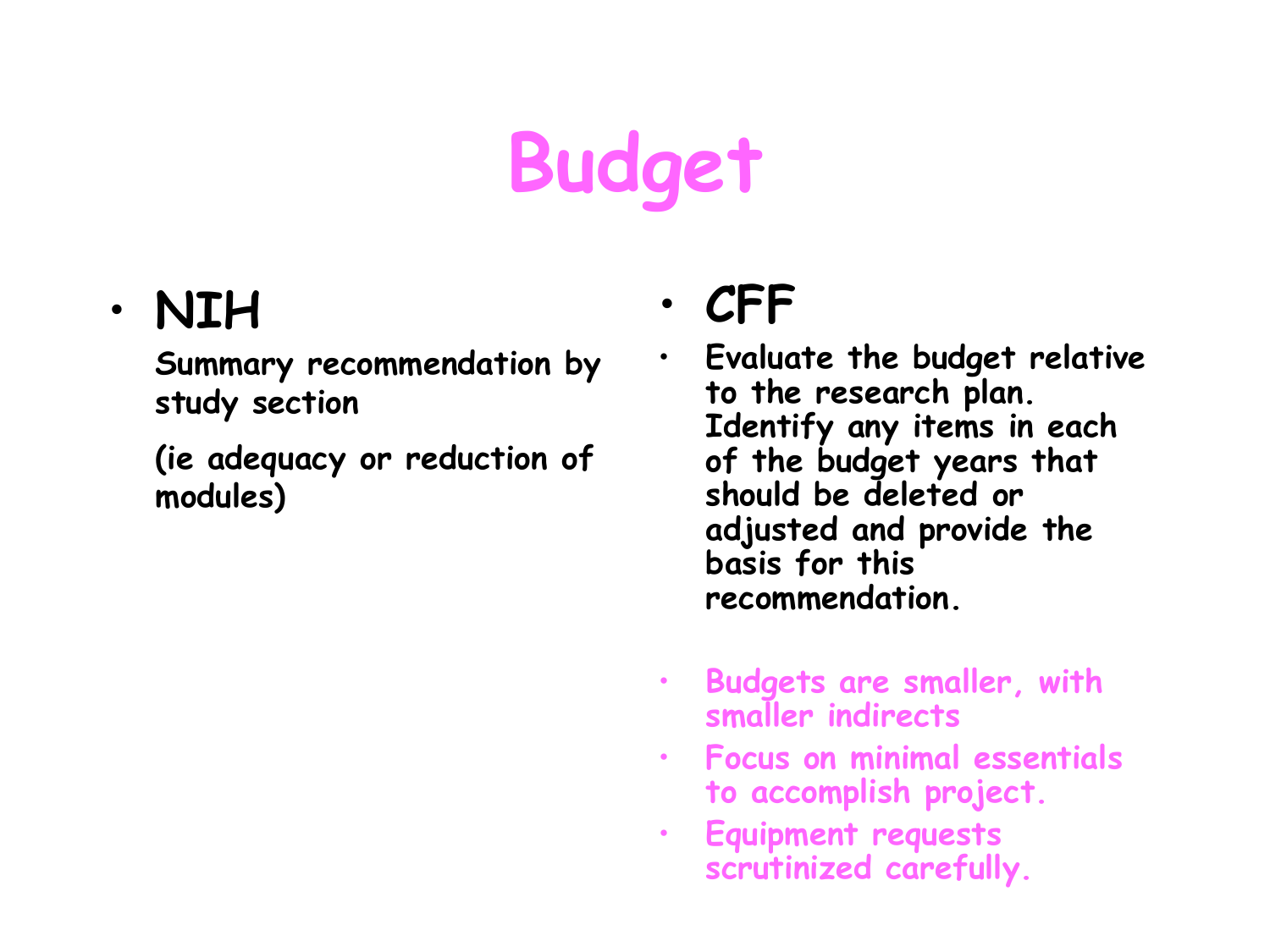# Overall Evaluation/Recommendation

• **NIH**

**Criteria and Impact Score (1-9)**

**Percentile** 

**"Pay Line"**

### • **CFF**

**Scientific merit (1-9) CF Relevance (1-9)**

**Will sometimes partially fund interesting parts if whole proposal not funded**

**"Information derived from such studies will hopefully lead to submission to other funding agencies, such as the National Institutes of Health (NIH)."**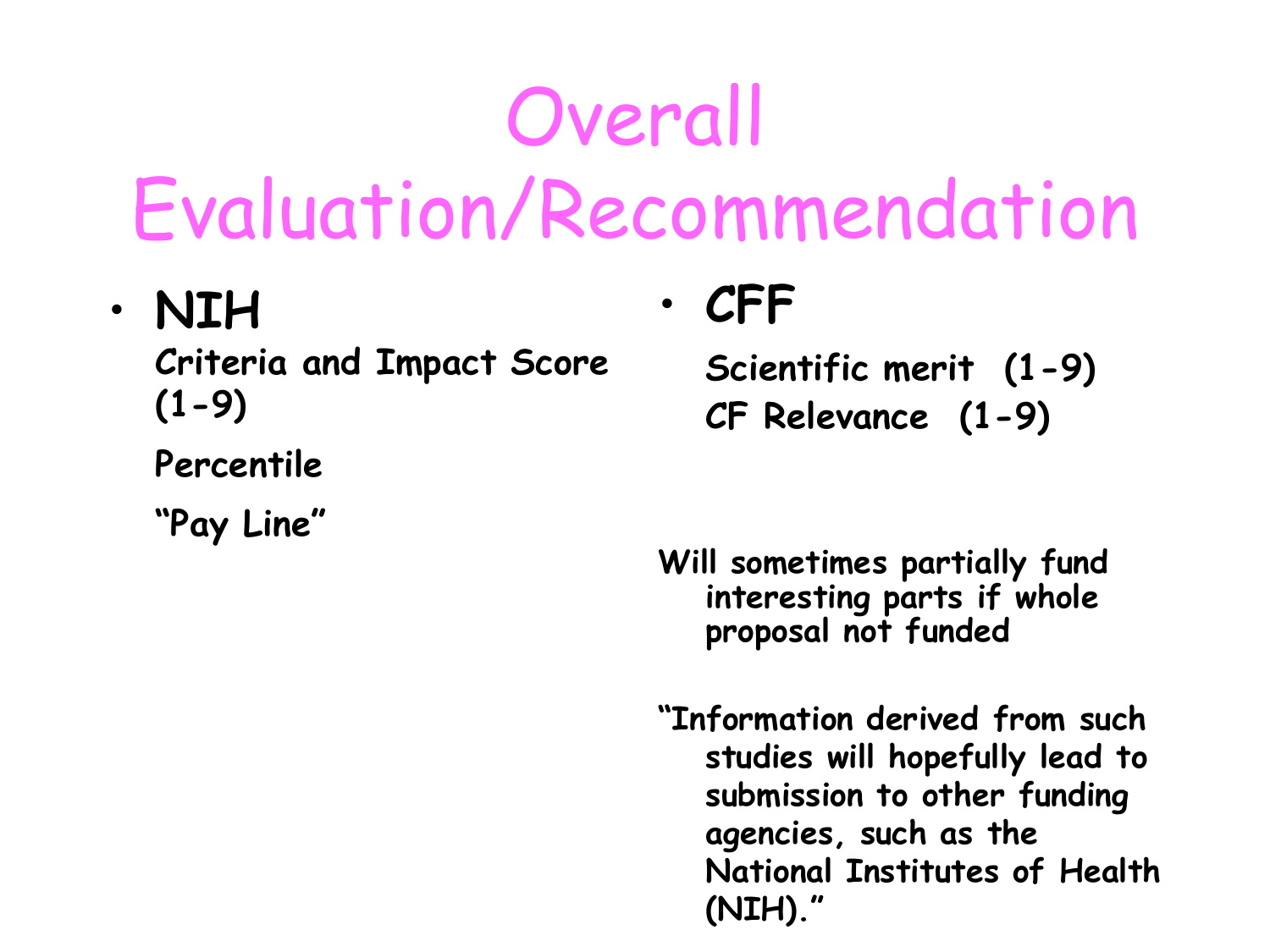## **What constitutes "Doability" or Feasibility?**

### • **NIH**

- **Preliminary data (and publications)**
- **Track record and productivity**
- **Expertise**
- **Resources**
- **Fishing expeditions used to be STRONGLY discouraged, but have gained some acceptance as "nonbiased approaches"**

• **CFF**

- **Can often have less preliminary data**
- **Track record important**
- **Commitment to CF**
- **Expertise, especially if not applied to CF in the past.**
- **Resources**
- **Fishing expeditions may be okay, as long as they are fishing in a high quality pond**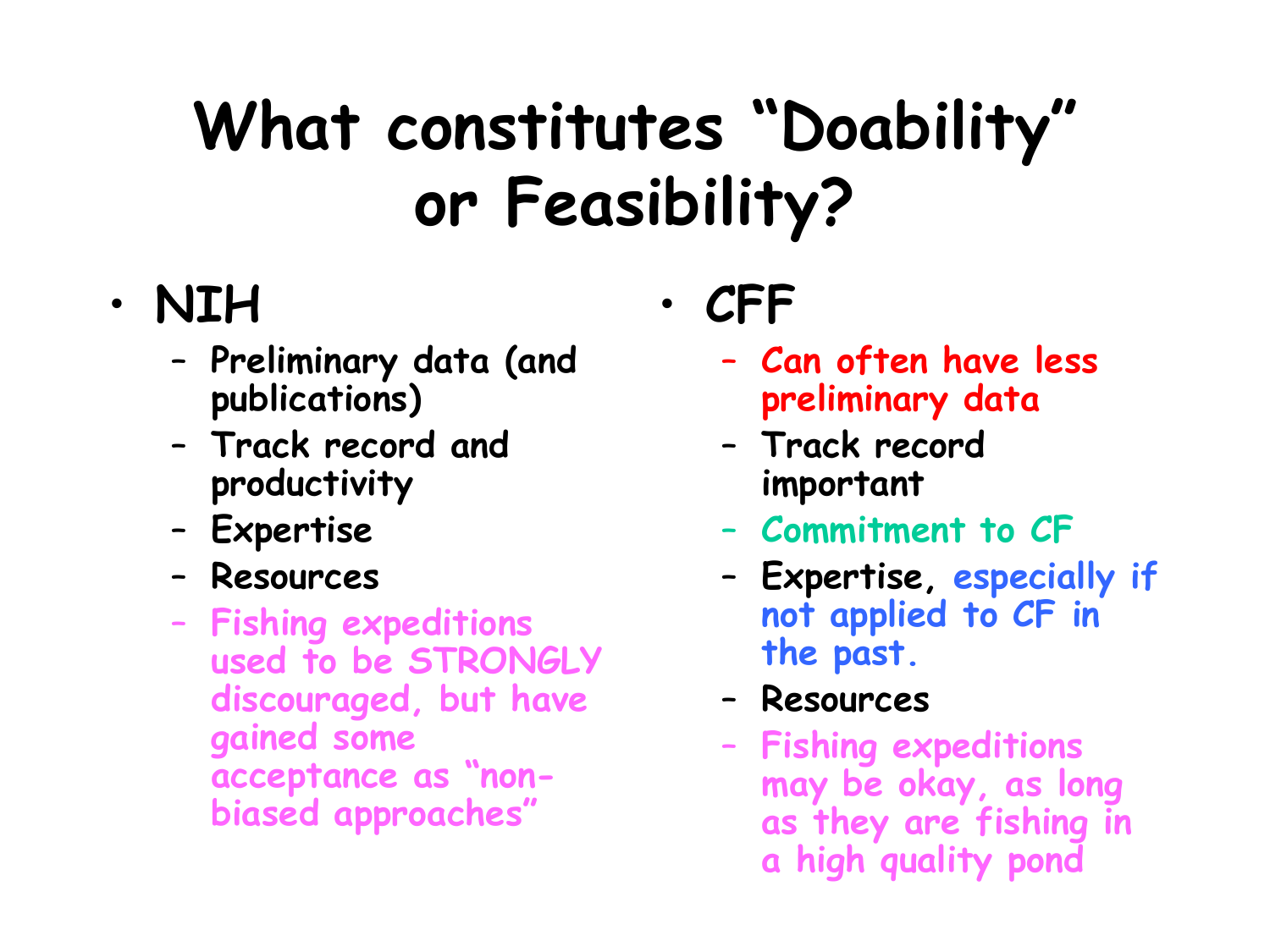## **Special Areas**

- **Clinical Research**
- **Training and Junior Faculty Awards**
	- **traineeships, fellowships and other awards "to cultivate the next generation of experienced CF physicians and scientists"**
- **Pilot and Feasibility**
- **CFF/NIH Approved but Unfunded**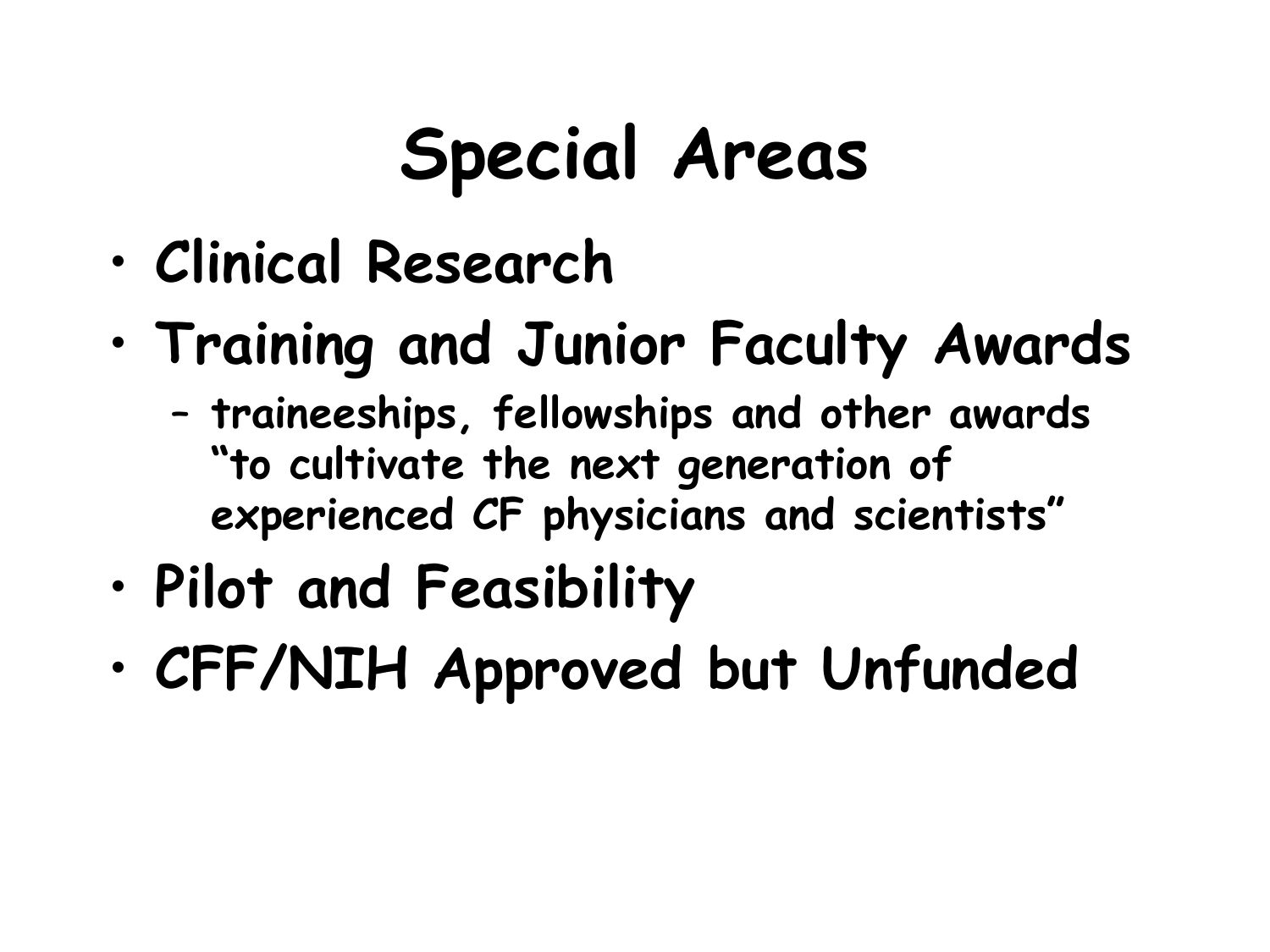## **Clinical Research (CFF)**

- **Clearly stated hypothesis, experimental design or methods, and discussion of key problems and confounders, potential pitfalls and proper controls.** 
	- **Definite evidence by the P.I. of the leadership qualities required to bring together other scientists to investigate, in an interdisciplinary fashion, areas clearly related to CF.**
		- **Competency and depth as independent investigator**
		- **Evidence of his/her intention and ability to carry out clinical research that is related to CF for several years**
- **Funding priority for projects developing therapeutic interventions to interrupt the abnormal pathophysiology of CF.**
- **Study design must include a fully documented power analysis justifying sample size and also include a biostatician in the professional personnel.**
- **Active association with a CFF Care Center; clinical trial applications must originate from an accredited CFF Care Center.**
- **Scored for Scientific Merit (1-9) and Perceived Impact (1-9)**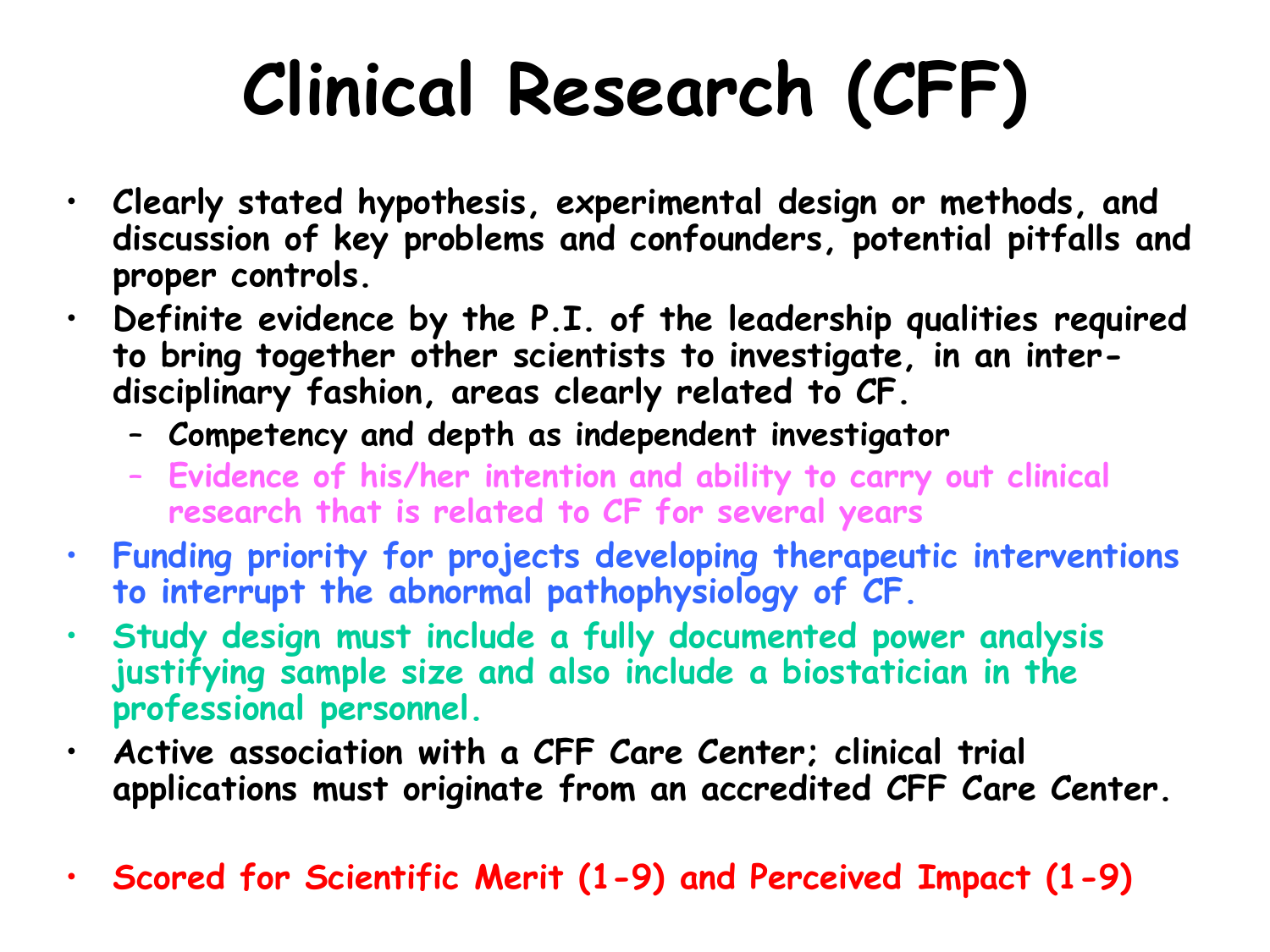# **Training Awards (CFF)**

#### **Post-doctoral Fellowships**

- **Labs of established researchers**
- **Preference to recent graduates**
- **Commitment to CF-related research**
- **Clinical Fellowship**
	- **Specialized training to prepare candidates for careers in academic medicine.**
	- **CF-related research and career goals**
- **Review heavily emphasizes sponsorship and educational plan.**
- **For clinical fellowships, a personal statement demonstrating commitment to CF is heavily weighed**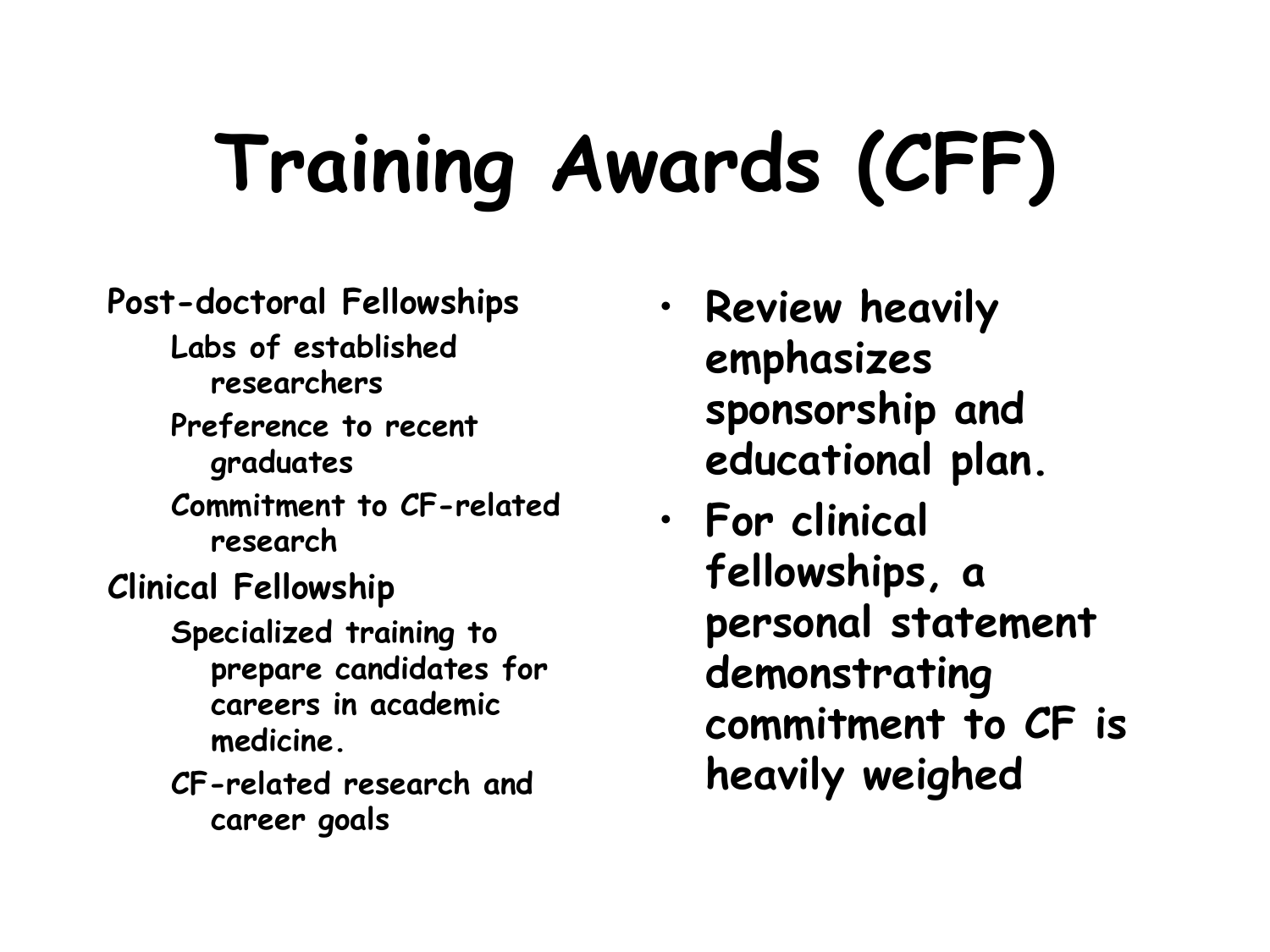# **Junior Faculty Awards (CFF)**

#### **Physician Scientist**

**Newly trained pediatricians and internists to enhance clinical proficiency in CF-related subspecialties and to develop research capabilities. Designed for professionals with a commitment to CF research and care to develop into independent biomedical investigators.** 

#### **Clinician Scientist**

- **Clinically trained physicians with a commitment to research to develop into independent biomedical research investigators in CF related areas**
- **Completed postdoctoral training defined an area of research interest and sponsor(s) to provide research guidance**
- **Review heavily emphasizes sponsorship and educational plan.**
	- **Coursework**
	- **Techniques**
	- **Track record of sponsor and institution**
	- **Feeling that an independent research program will emerge**
- **A personal statement demonstrating commitment to CF is heavily weighed**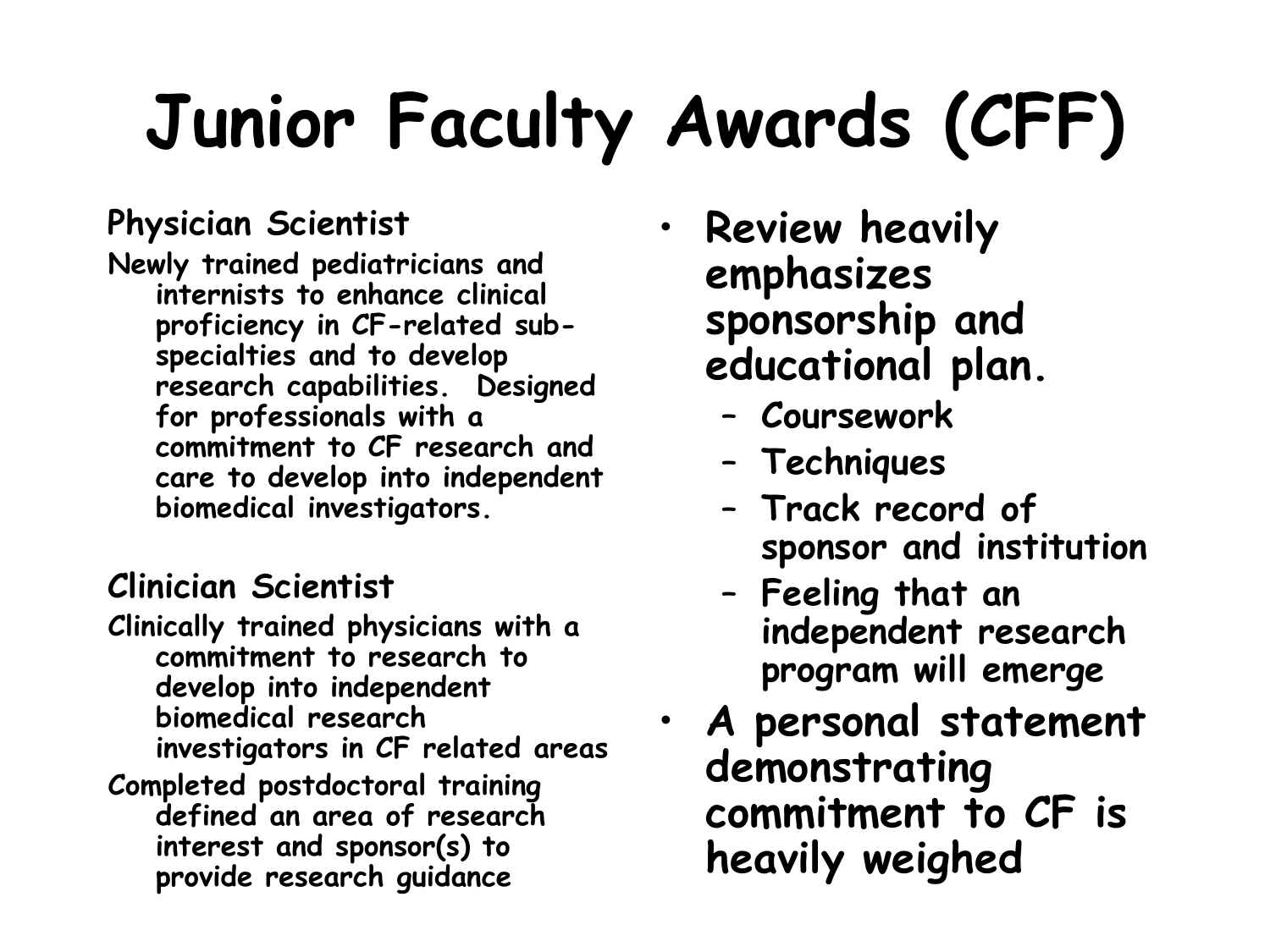# **Pilot and Feasibility (CFF)**

**Develop and test new hypotheses and/or new methods Develop and test hypotheses or methods new to CF research**

- **Also, targeted to scientists starting their careers as independent researchers.** 
	- **Preference given to candidates with at least two years relevant postdoctoral experience and a faculty appointment, who have not yet achieved the rank of associate professor or its equivalent.**

**The intent of this award is to enable investigators to collect sufficient data to compete successfully for support from the NIH or other funding agencies**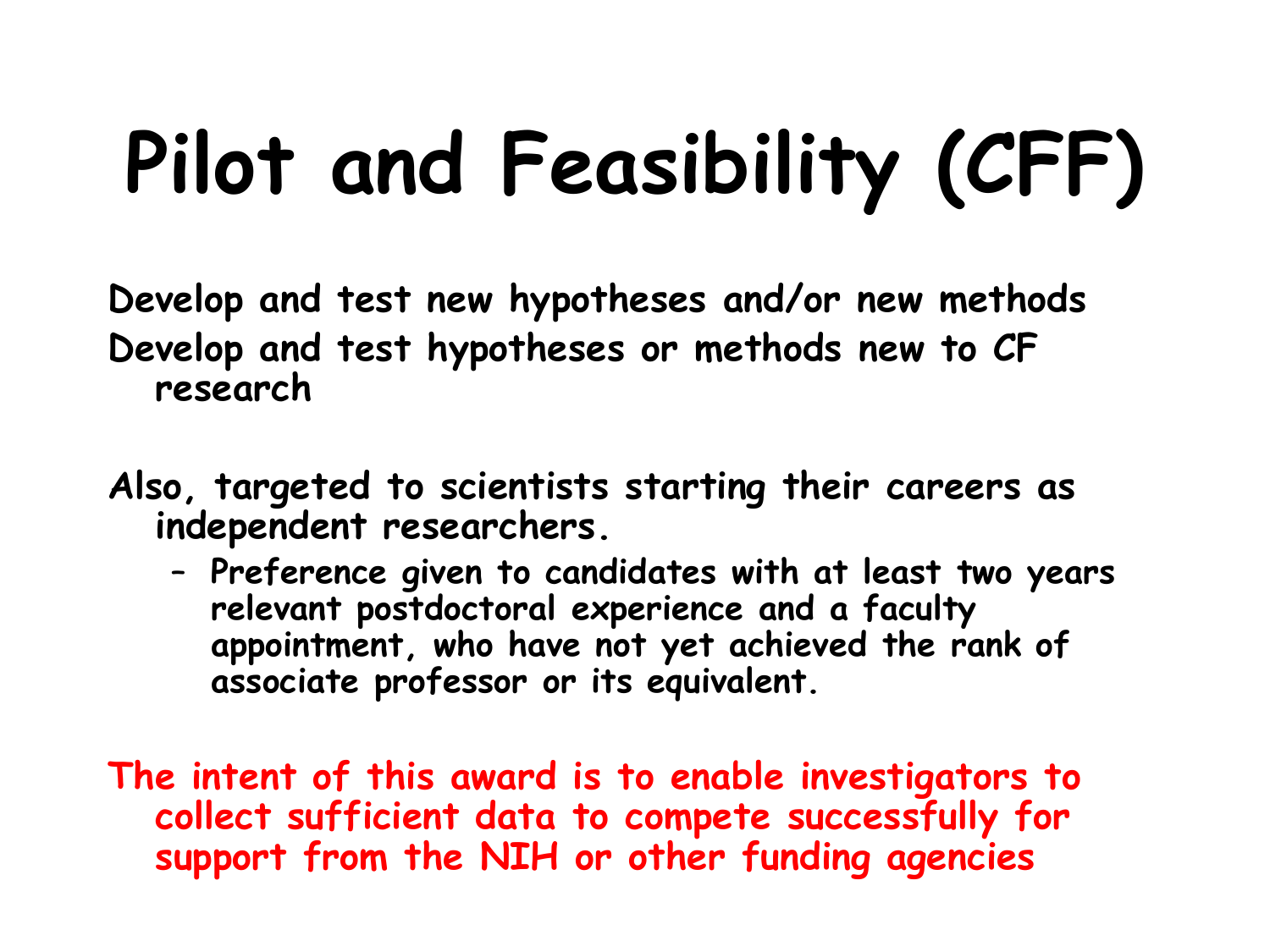## **Conclusions**

- **Private Foundations have more limited budgets and focus**
- **Priorities are set and more tightly defined**
- **Want to draw committed people into their fields**
- **Provide opportunities for support of training and young faculty**
- **Major goal is to support research efforts in their field to make such research competitive in review at the NIH level, as well as to support niche efforts that may not be competitive at such a level.**